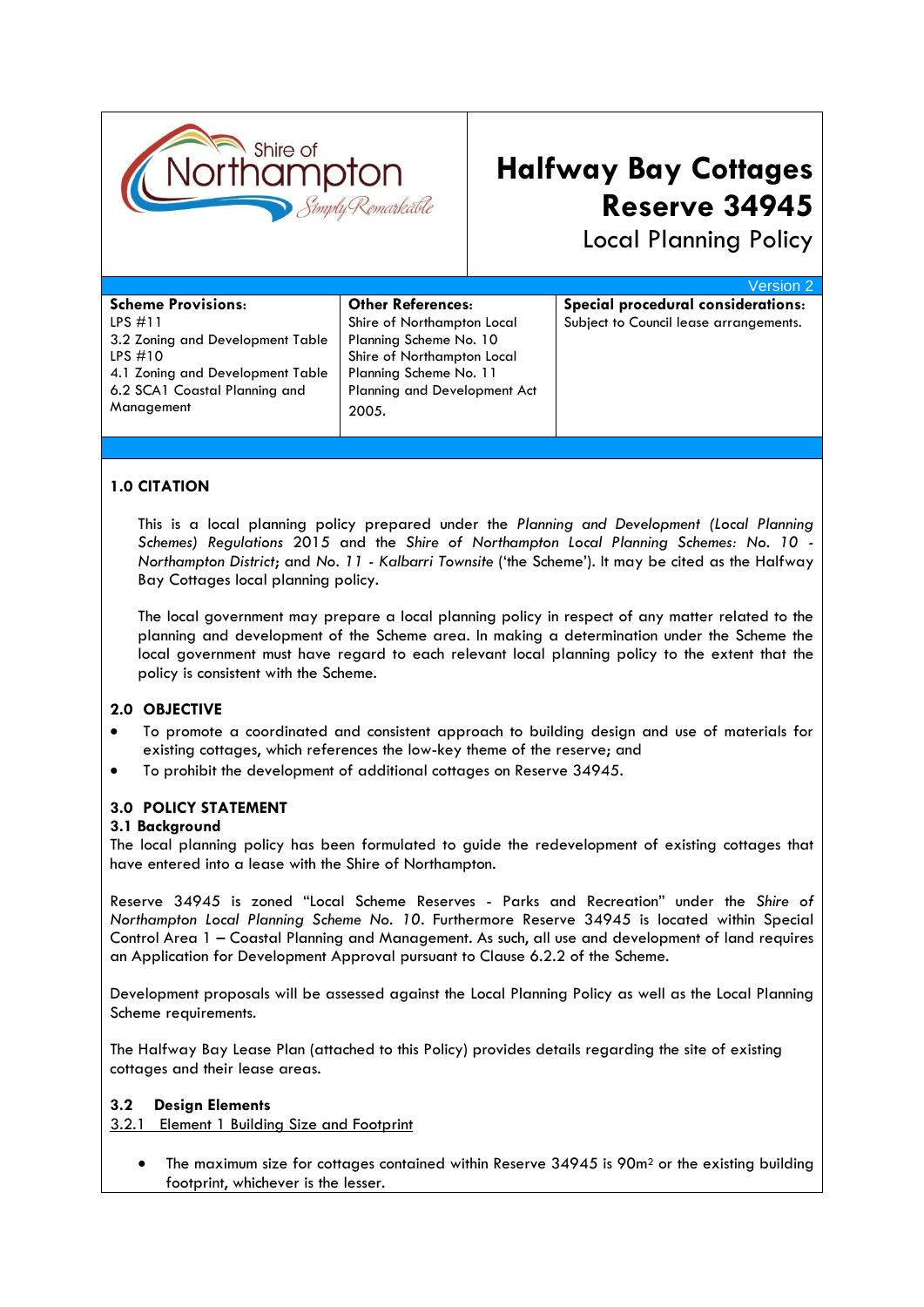• The minimum size for cottages contained within Reserve 34945 is 50m<sup>2</sup> of habitable area.

#### 3.2.2 Element 2 Setbacks

- Cottages are to be a minimum of 2m from any adjoining cottage or structure on an adjoining site;
- Any existing cottages not at a distance of 2m from a neighbouring cottage are exempt from this clause, however, upon alterations or additions a 2m setback will be required.

#### 3.2.3 Element 3 Building Design

- Cottages are to be in keeping with the low-key theme of the reserve and shall be in keeping with the design and amenity of a rustic, coastal cottage;
	- $\circ$  As such no approvals will be granted for buildings that are similar in size and nature to a medium to large residential dwelling ie. A 3 or 4 bedroom transportable dwelling or similar single house;
	- o The use of second hand materials that have the approval of the Shire of Northampton Building Surveyor are considered appropriate; and
	- o New transportable buildings are not considered appropriate.
- The maximum height of any building shall be:
	- o wall height of 4.5m;
	- o roof pitch of 6m; and
	- o limited to one storey only.
- A caravan is not considered to meet the requirements of this policy. However, it should also be noted that where Caravans form part of a cottage these are permitted to remain until such time as the cottage is redeveloped and then their removal will be required in order to comply with the provisions of this policy.
- 3.2.4 Element 4 Materials
	- New materials are encouraged in the redevelopment of cottages shall however, in certain circumstances, as approved by the Shire of Northampton Building Surveyor, second hand building materials may be permitted.
- 3.2.5 Element 5 Services and Safety
	- Due to the lack of availability of a constant water supply cottage owners are required to install and maintain a 9kg ABE powder type extinguisher and a 1m x 1m fire blanket in a readily accessible area ie. Kitchen.
- 3.2.6 Element 7 Effluent Disposal Systems
	- Effluent disposal systems are to be installed by a licensed plumber and inspected by the Shire of Northampton – Environmental Health Officer, prior to backfilling; and
	- Soak wells or leach drains are to be a minimum of 30m from any bore or well used for human consumption.

## **4.0 APPLICATION PROCESS**

4.1 An Application for Development Approval is required to be submitted in accordance with the requirements of the *Shire of Northampton Local Planning Scheme No. 10* and Clause 60 of Part 8 of the "Deemed Provisions", *Planning and Development (Local Planning Schemes) Regulations* 2015.

4.2 An Application for Development Approval shall include the following:

• Completion of an Application for Development Approval Form;